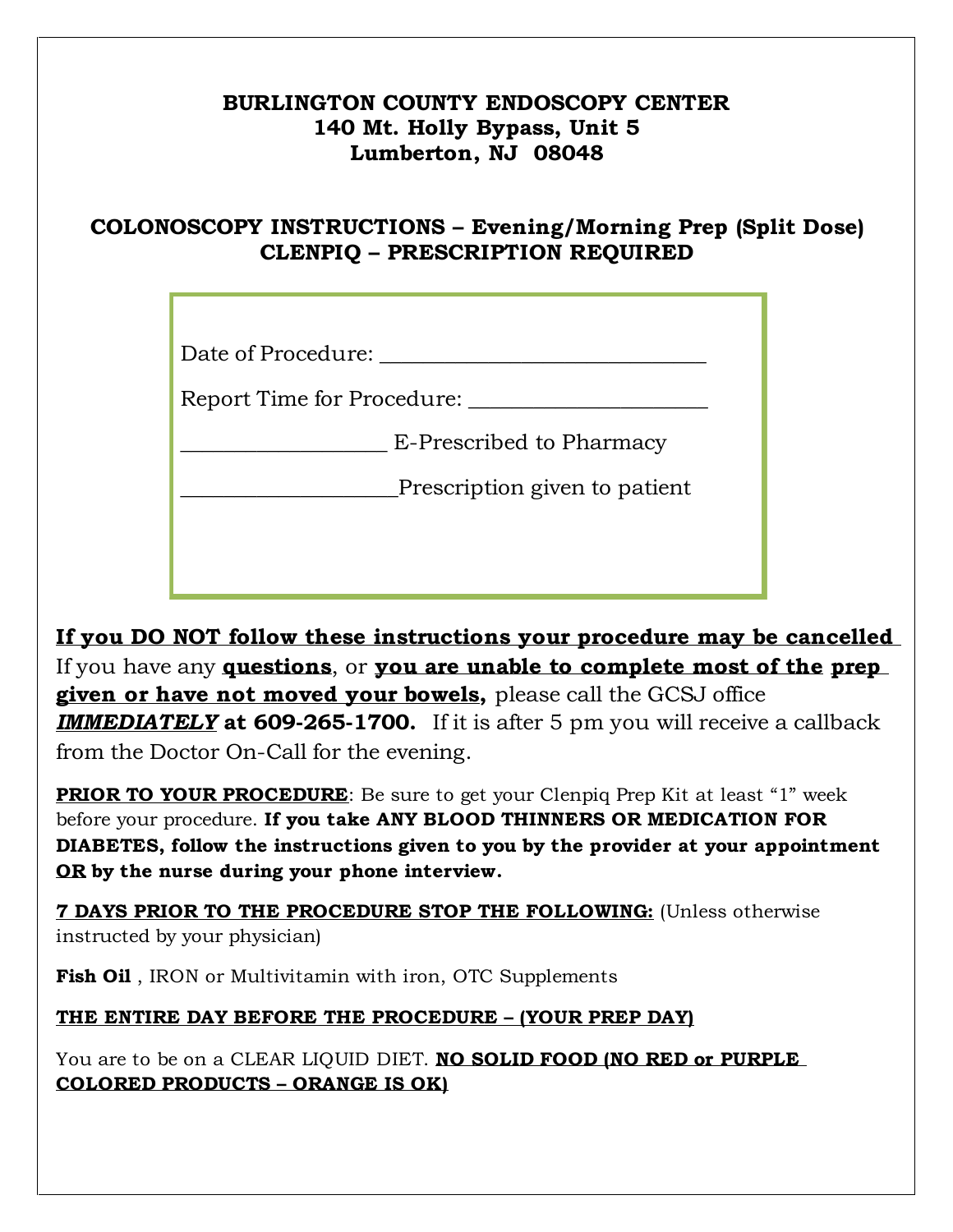This includes **only** the following:

- 1. Water
- 2. Clear Broth: chicken, beef, vegetable
- 3. Clear juices: apple, white grape, white cranberry
- 4. Soft drinks: soda, Gatorade, lemonade- **NO RED OR PURPLE**
- 5. Coffee or tea: (hot or iced) **NO CREAM, MILK, or POWDERED CREAMER**
- 6. Jell-O- **NO RED OR PURPLE**
- 7. Popsicles (without fruit or cream), lemon sorbet, Italian Ice

**START PREP: Plan on being at home during your prep. For your comfort you may use Vaseline or moistened baby wipes around the anal area.** 

**Begin** the prep after work **but no later** than 7:00 pm (day prior to the procedure)

- 1. Prep is already prepared **NO MIXING REQUIRED. DO NOT ADD ANY LIQUID TO THE PREP.** You must drink the entire contents of the container.
- 2. **Drink FIVE (5)**, eight ounce glasses of **ANY** clear liquid on the list. Drink this over the next 2 hours. You will most likely start having loose bowel movements within 1- 2 hours after drinking the bowel prep and clear liquids. This may last for several hours.

 Try to be up and about (active) as much as possible while drinking the solution. You may continue to drink clear liquids from the list during the prep time. It is important for you to prevent yourself from becoming dehydrated so KEEP DRINKING THE RECOMMENDED CLEAR LIQUIDS up until midnight.

**NO SMOKING CIGARETTES OR SMOKING MARIJUANA, INGESTING OF MARIJUANA, MEDICINAL MARIJUANA OR EDIBLES. NO HARD CANDY,**  LIFESAVERS, MINTS, OR GUM\*\*\*\*\*\*\*\*\*\*\*\*\*\*\*\*

**MORNING OF THE PROCEDURE : Your morning prep start will be 6 HOURS PRIOR TO YOUR PROCEDURE TIME. GCSJ will advise you when to begin the final dose of clenpiq.**

**\*\*\*\*\*You must finish your prep and not drink anything else within 5 hours of your procedure\*\*\*\*\*\***

**Begin** your final dose of Clenpiq at \_\_\_\_\_\_\_\_\_\_\_a.m. on the morning of your procedure.